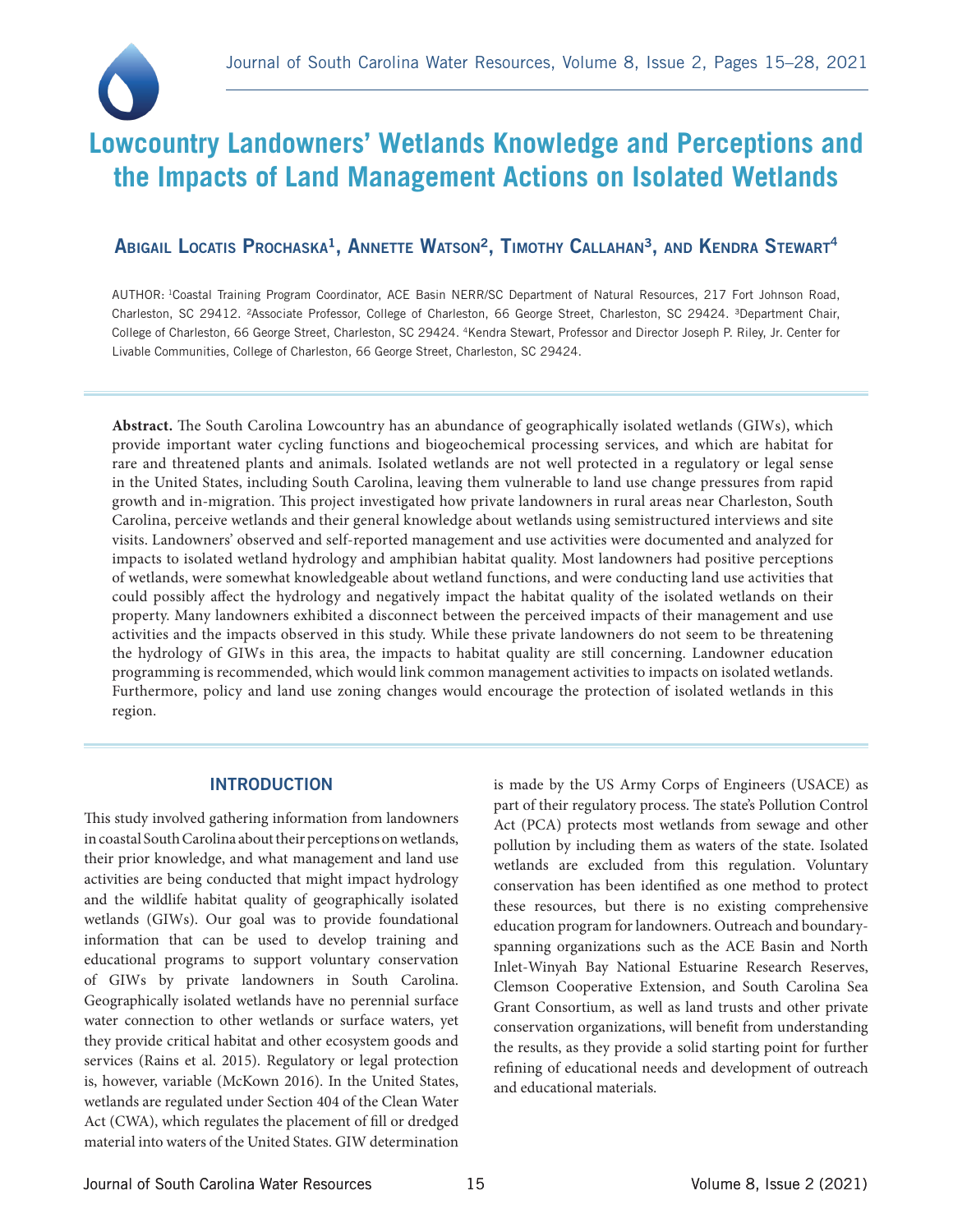#### **BACKGROUND**

GIWs are traditionally defined as wetlands surrounded by uplands that lack surface water inputs and outputs (Tiner et al. 2002). Other research suggests that these wetlands are not as isolated from other water sources as previously thought; however, the term remains (Leibowitz 2003). Isolated wetlands are common throughout the southeast coastal plain and can range in size from less than one hectare to several square kilometers. Several distinct types are found in South Carolina, including Carolina Bays, and all have hydrology dominated by precipitation inputs and loss through evapotranspiration. The terms isolated wetland, depressional wetland, and seasonally ponded wetland are used throughout the literature to refer to the same general wetland type. Plant community types vary with hydroperiod, soil type, past land use, and fire regime (Busbee et al. 2003; Kirkman, Smith, et al. 2012).

Wetland density in South Carolina's Coastal Plain is considered very high, with GIWs as the most abundant of all lentic, or still-water, wetlands (Russell et al. 2002). There are an estimated 103,991 GIWs covering 161,067 ha, which makes up 10.7% of the total freshwater wetland habitat in the state (Lane and D'Amico 2016). Lane and D'Amico express the difficulty of locating GIWs with geographical information system (GIS) techniques, due to small size, lack of connections to surface water, and overhead vegetation. An in-depth assessment was also conducted by a private firm, locating isolated wetlands in eight coastal counties along the South Carolina–North Carolina border (RTI International et al. 2011).

Despite their often-small size, GIWs are crucial for maintaining regional biodiversity (Semlitsch and Bodie 1998; Russell et al. 2002). Many species of amphibians, reptiles, invertebrates, and rare plants rely on isolated wetlands for habitat (Kirkman, Smith, et al. 2012). The flatwoods salamander (*Ambystoma cingulatum*) [vulnerable], gopher tortoise (*Gopherus polyphemus*) [vulnerable], and Canby's dropwort (*Tiedemannia canbyi syn. Oxypolis canbyi*) [imperiled] are a few species that have been impacted by isolated wetland loss in the southeastern United States. Cohen et al. (2016) write that geographical isolation should not imply biological isolation, and that the weaker connectivity between GIWs and other waters is what enhances and enables many of the important biological functions that isolated wetlands provide. Marton et al. (2015) argue that GIWs are integral to downstream water quality because of their role in biogeochemical processing, particularly nutrient and pollutant retention. Isolated wetlands lack federal legal protection because they are not easily recognized as connected to surface water, and many are small (Semlitsch and Bodie 1998). Difficulties locating and delineating boundaries, mainly due to variable hydroperiods, also make protection difficult (Lane and D'Amico 2016).

The hydrology of GIWs is highly influenced by surrounding land use, but the interactions between anthropogenic activity and natural hydrologic process are not well understood or easily recognized (Kirkman, Golladay, et al. 1999). Land use change and human activities, specifically urbanization, ditching, and draining, are drivers for wetland degradation and loss (Brinson and Malvárez 2002). An estimated 24,400 acres of coastal southeastern US wetlands are lost every year on nonfederal lands (Stedman and Dahl 2008). There do not seem to be any current predictions for wetland loss in the southeastern US, but past growth and future predictions for the Charleston area could indicate potential for more loss of wetlands.

The Charleston area is growing rapidly, with one estimate of tripling the urban area by 2030, which would impact up to 35% of wetlands (Allen and Lu 2003). The United States Census Bureau reports Charleston County's 2020 population as 408,235, which outstrips a South Carolina Revenue and Fiscal Affairs Office report that projected that the county would grow from 350,209 in 2010 to 396,700 in 2030. For the same period, Dorchester County's population grew from 136,555 in 2010 to 161,540 in 2020. People move to South Carolina for jobs, school, and retirement, and there is little reason to think either county would prove an exception to those draws. Both counties also show an increase in the population of adults ages 50 to 79 since around 1975, supporting the idea that people, both lifelong residents and in-migrants, retire in Charleston and Dorchester Counties (US Census Bureau 2017).

### STUDY AREA

The study area outlined in yellow in Figure 1 includes the southwestern portion of Charleston County and the southern portion of Dorchester County. Both counties are in the lower coastal plain in South Carolina, although only Charleston County contains coastline. This area is very flat, and precipitation inputs and low runoff amounts combine to create isolated wetlands in low-lying areas (Aucott 1996). The lower coastal plain has high to very high wetland density (Stedman and Dahl 2004), as shown in Figure 1. The isolated, depressional wetland density is 2.23 to 7.15 hectares of wetlands per square kilometer (Lane and D'Amico 2016). Land use is dominated by commercial pine production and agricultural and residential areas. Lands across the Gulf and Atlantic Coastal Plain, including the study area, have experienced substantial wetlands loss, in large part due to drainage infrastructure (e.g., ditches installed to lower the water table) since the 1700s (Fretwell et al. 1996). The wetlands discussed with landowners for this study are existing geographically isolated wetlands that have survived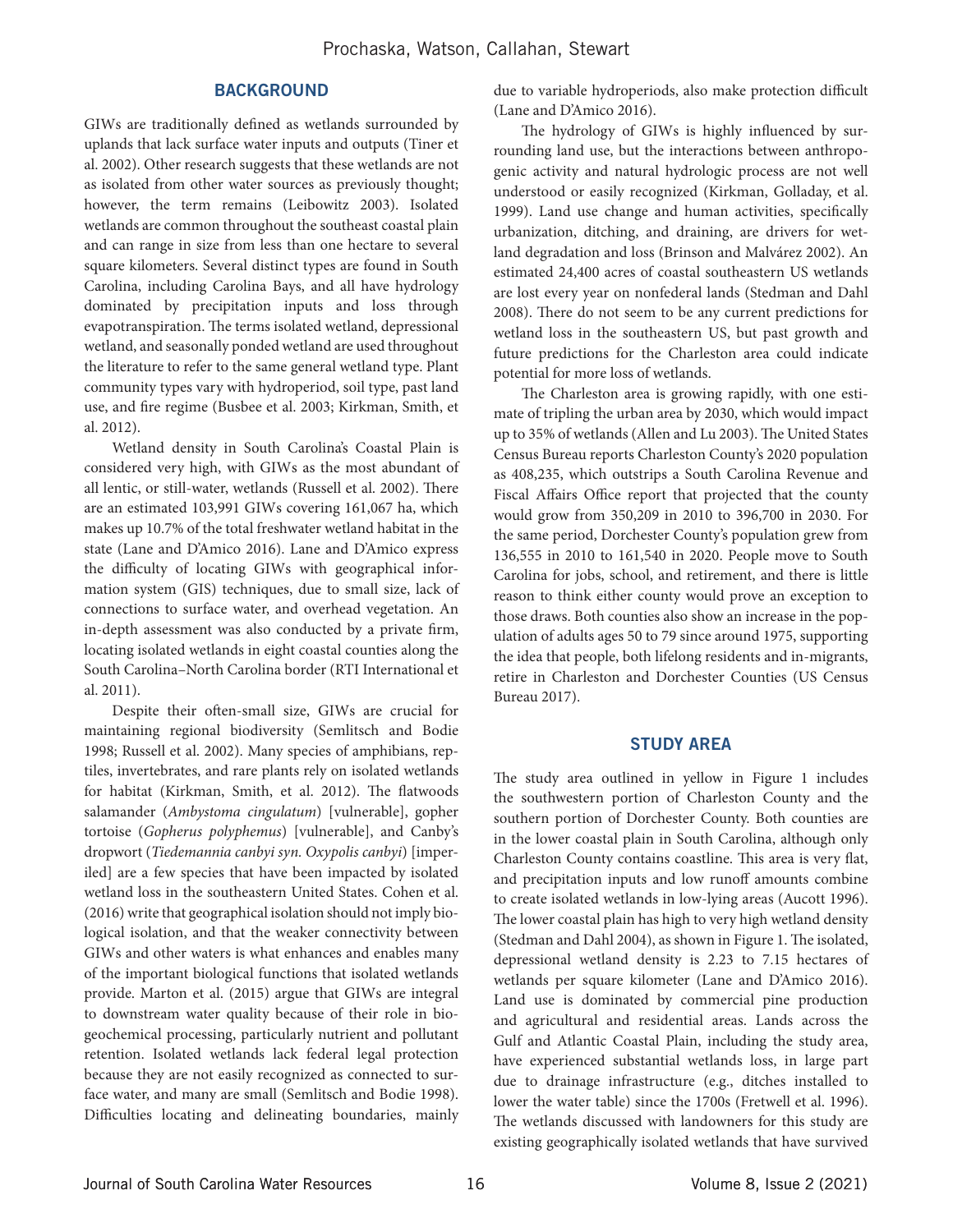a long history of land use engineering in the region. Only one of the locations described for this study had silvicultural (row pine production) activities, but we recognize that millions of hectares across the Southeast and South U.S. are managed in this way, on lands that formerly had numerous wetlands prior to the 1700s. Like the rest of the southeastern coastal plain, natural and human-induced fire has influenced the ecology of the study area, and thus the ecology of isolated wetlands, for millions of years. Urbanization and active fire suppression could have recently changed the relationship between fire and isolated wetland ecology in the study area (Noss 2018). The study area has experienced population and land use change in recent decades due to easy driving distance to Charleston and proximity to publicly accessible scenic areas such as the ACE Basin (Hurley and Halfacre 2011).

# MATERIALS AND METHOD

One member of the study team (Locatis Prochaska) collected data on landowner perceptions, knowledge level, and land management activities through 16 semistructured interviews and site visits. Time and resource constraints prevented interviewing more participants to reach the original goal of 20, although this sample size yielded "saturation" in the data—that is, in qualitative research, if you keep hearing similar responses, you have reached a "saturation" in the range of possible responses to the research questions. During the fall of 2018, landowners were recruited through an area nonprofit's email list and by posting in local community Facebook groups, such as Hollywood/Ravenel United, with two participants referred by contacts. Properties could be any size, could not be used for primary income, and featured at least one freshwater wetland that was completely or partially located on the property and that could possibly be isolated based on aerial imagery (2017 Aerial Imagery, Charleston County GIS Parcel Viewer) or the NFWS wetlands mapper and data on putative isolated wetlands from Lane and D'Amico (2016), or identified by the landowner as isolated.

Semistructured, recorded interviews were conducted at the properties of interest, usually in the landowners' homes. Interviews focused on the participants' knowledge and perceptions of wetlands, as well as their land management activities, through questions such as: "What have you done on your property since acquiring it?"; "Will you give me a definition of a wetland?"; and "What do you think wetlands do in the SC Lowcountry?" An aerial map of the participant's property was provided during each interview for the participant to mark with wetlands, and these marked-up maps were included as data, as they often provided context for phenomena or actions described by the landowner.

Following the interviews, site visits were conducted on the properties of interviewed landowners to determine how

landowners manage and use their land. Site visits can result in more information than interviewing alone because a tour of the property typically reminds landowners of actions they have implemented on the property, and the researcher is able to observe and photograph the landscape, which yields more rigorous data (Doody et al. 2014; Cooke and Lane 2015; Strang 2010). Site visits resulted in two categories of data: data provided by the participant (conversation) and data collected by the researcher (mapped information, photographs, and observations). During the site visit, the researcher was able to visibly observe wetland vegetation, signs of wetland hydrology, and hydric soils to confirm the presence of wetlands. Exact wetland boundaries were not delineated due to concerns about landowner comfort with this research taking place on their land.

Using interview responses as a guide, the site visit focused on areas of the property that had changed since purchase, areas being managed, wetlands, and any other areas the landowner deemed significant or wanted to show. The route of the site visit was recorded using GAIA Earth, a GPS tracking application, to provide location information for areas of interest, which were photographed and geo tagged. Conversations during the site visit were also recorded. Locations of some isolated wetlands identified by Lane and D'Amico (2016) were also verified.

Questions such as, "Will you take me to where you have made changes to the property?" and "Will you take me to where you have wetlands or noticed that there is standing water sometimes?" were used as a starting point for the site visit; however, the landowner generally had a plan for what they wanted to talk about. Thus, these site visit interviews were driven by the respondents.

Interviews and site visit conversations were recorded with an audio recorder, transcribed, and coded using a combination of open and selective coding, with the units of analysis ranging from single words to paragraphs, depending on the code. Interview and site visit transcripts were analyzed holistically, as a participant often spoke about land management or wetland values at any time during the interview or site visit. Some thematic codes were predetermined before data were collected, according to the literature, and others emerged in the course of analyzing the data.

To understand how landowners perceived wetlands, statements that regarded wetland perception were categorized into positive, negative, and neutral categories. Answers to interview questions about knowledge level, as well as questions about where wetlands existed on their properties, were often expressed with words that are typically related to perceptions and feelings.

Wetland knowledge level was determined via a rubric (see Table 1). The categories in this rubric were developed based on basic wetland information that is readily accessible online, made available by agencies such as the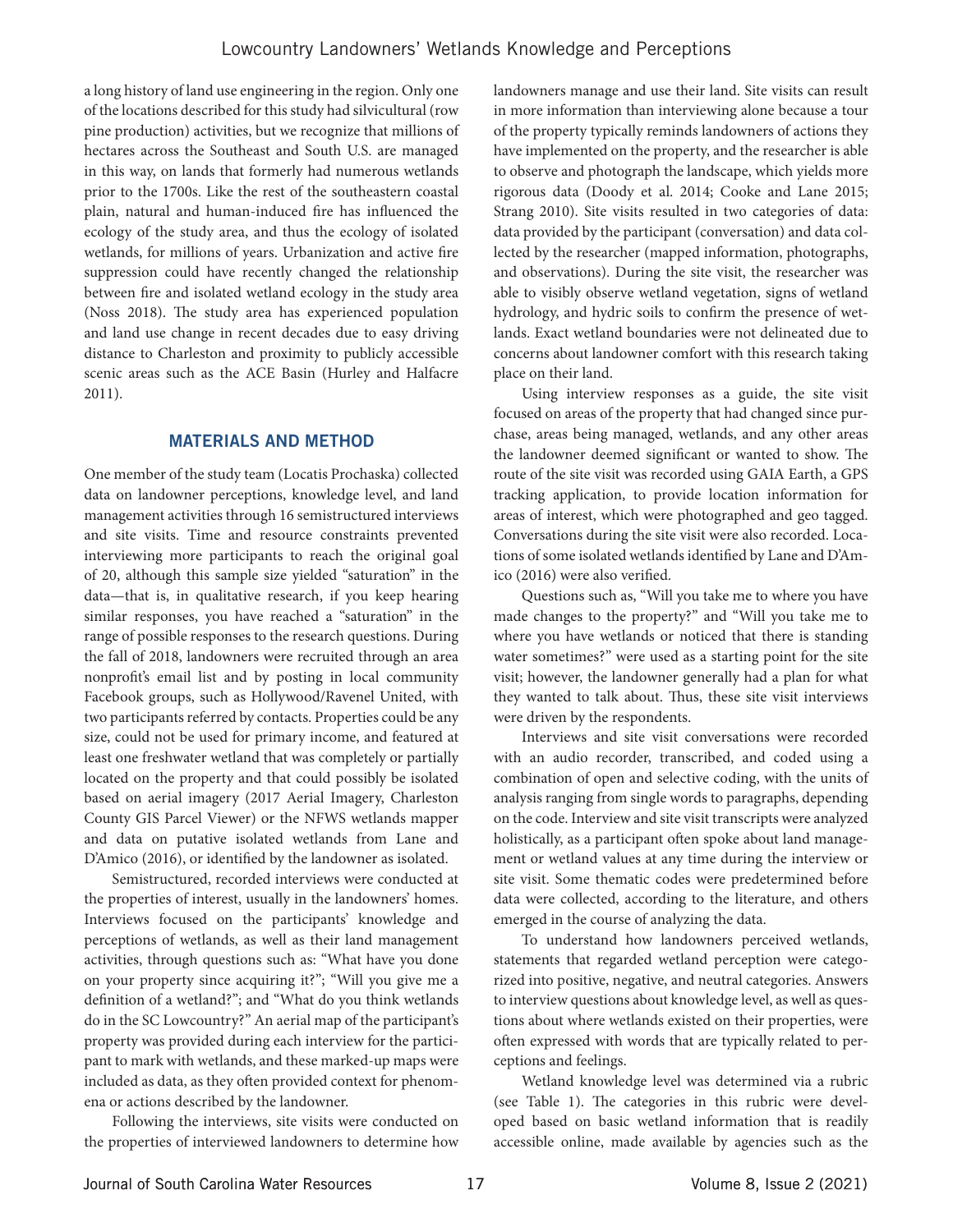

# Study Area Wetlands

Figure 1. Location map of the study area at which landowners were surveyed; shaded areas identify locations defined as wetland.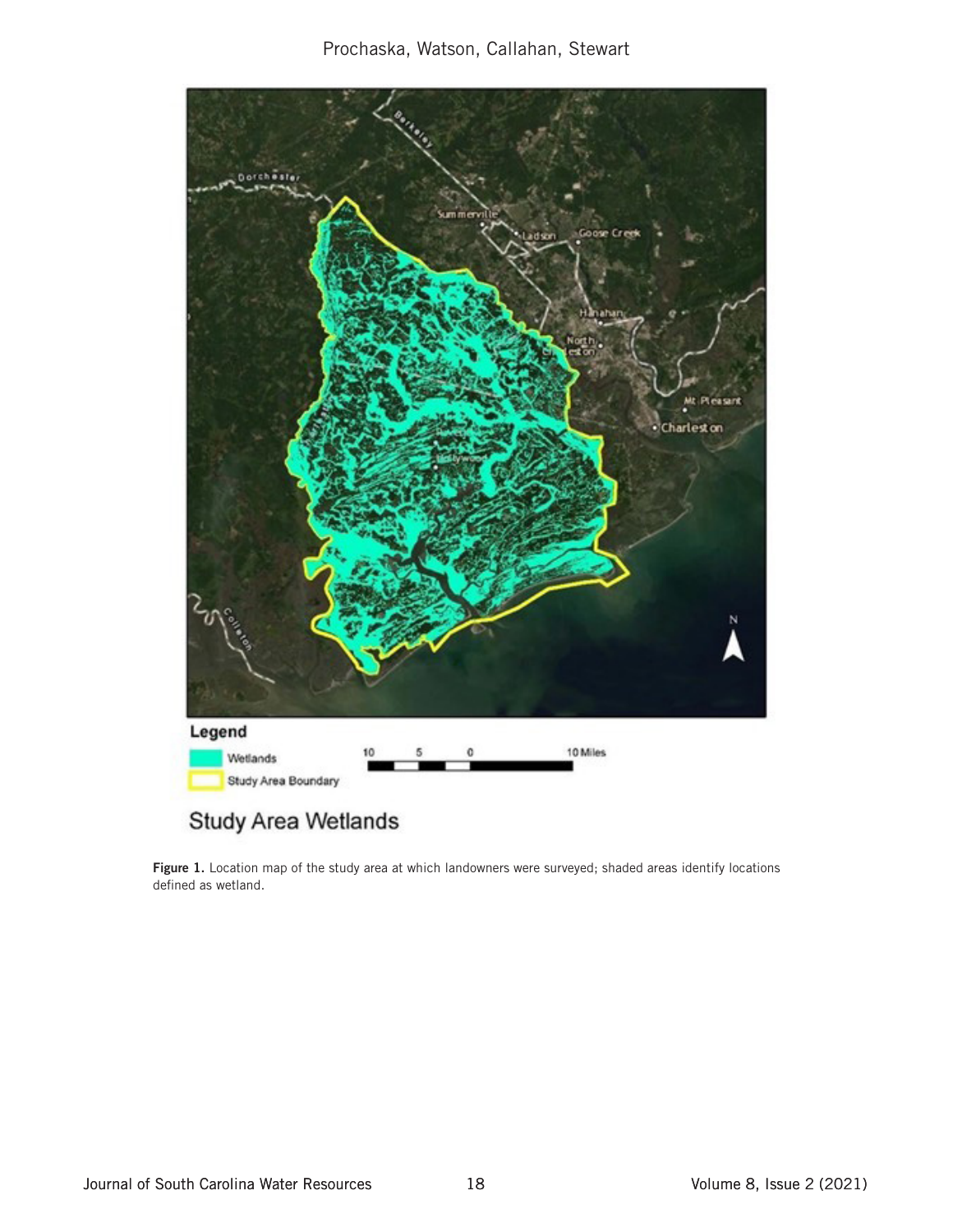# Lowcountry Landowners' Wetlands Knowledge and Perceptions

### Table 1. Wetland Knowledge Rubric

|                                                                                                                                                                                                                                                                                                                                                                                                                                                                                                         | <b>Low Knowledge</b>                                                                  | Medium Knowledge                                                                 | <b>High Knowledge</b>                                                                              |  |
|---------------------------------------------------------------------------------------------------------------------------------------------------------------------------------------------------------------------------------------------------------------------------------------------------------------------------------------------------------------------------------------------------------------------------------------------------------------------------------------------------------|---------------------------------------------------------------------------------------|----------------------------------------------------------------------------------|----------------------------------------------------------------------------------------------------|--|
| Wetlands Definition: "Wetland definitions, then, often include<br>three main components: 1. Wetlands are distinguished by the<br>presence of water, either at the surface or within the root zone.<br>2. Wetlands often have unique soil conditions that differ from<br>adjacent uplands. 3. Wetlands support biota such as vegetation<br>adapted to the wet conditions (hydrophytes) and, conversely, are<br>characterized by an absence of flooding-intolerant biota." (Mitsch<br>and Gosselink 2015) | Says I don't know,<br>doesn't answer ques-<br>tion, or gives wrong<br>answer          | Definition focuses on<br>appearance of one or<br>two factors                     | Definition mentions<br>all three factors:<br>hydrology, soils, and<br>hydrophytic vegeta-<br>tion. |  |
| <b>Wetland Types</b>                                                                                                                                                                                                                                                                                                                                                                                                                                                                                    |                                                                                       |                                                                                  |                                                                                                    |  |
| • Distinguishes between wetland types. (For purposes of<br>understanding how these are different but all are still<br>wetlands. Landowner does not need to know highly<br>technical definitions or terms to have high knowledge.)                                                                                                                                                                                                                                                                       | Says I don't know,                                                                    | Can name at least<br>two different types                                         | Can name different<br>types and names some<br>or most of the reasons<br>they might be different    |  |
| • Marsh, swamp, bog, and fen are the four main types<br>listed by the EPA. There are other, more specific names<br>within these categories.                                                                                                                                                                                                                                                                                                                                                             | doesn't answer ques-<br>tion, or gives wrong<br>answer                                | of wetlands, but not<br>sure what makes them<br>different                        |                                                                                                    |  |
| • The Cowardin System (1979) classifies by landscape<br>position, vegetation cover, and hydrologic regime.<br>Landowners may mention ideas like salt or freshwater,<br>tidal or nontidal, types of vegetation, and how much<br>water is usually in the wetland (hydroperiod)                                                                                                                                                                                                                            |                                                                                       |                                                                                  |                                                                                                    |  |
| Wetland Functions: Functions exist in the absence of society<br>(Brinson 1993)                                                                                                                                                                                                                                                                                                                                                                                                                          |                                                                                       |                                                                                  |                                                                                                    |  |
| <b>EPA Fact Sheet Functions</b>                                                                                                                                                                                                                                                                                                                                                                                                                                                                         |                                                                                       |                                                                                  |                                                                                                    |  |
| • Water storage (groundwater recharge/discharge, flood<br>prevention, retention/detention)                                                                                                                                                                                                                                                                                                                                                                                                              | Says I don't know,<br>doesn't answer ques-<br>tion, or gives wrong                    | Names one or two<br>functions                                                    | Names three or more<br>functions                                                                   |  |
| • Nutrient Cycling (filtering nutrients, nutrient source)                                                                                                                                                                                                                                                                                                                                                                                                                                               | answer                                                                                |                                                                                  |                                                                                                    |  |
| · Biological Productivity-Wildlife Habitat                                                                                                                                                                                                                                                                                                                                                                                                                                                              |                                                                                       |                                                                                  |                                                                                                    |  |
| • Biological Productivity-Vegetation biodiversity and<br>production                                                                                                                                                                                                                                                                                                                                                                                                                                     |                                                                                       |                                                                                  |                                                                                                    |  |
| Does landowner recognize all freshwater wetlands on<br>property? Evidence for this is found on the property map, as well<br>as in interview data.                                                                                                                                                                                                                                                                                                                                                       | No                                                                                    | Yes, but not the full<br>size                                                    | Yes, including the full<br>size                                                                    |  |
| Familiarity with isolated wetlands: Isolated wetlands are a com-<br>mon type in the study area, with most landowners having at least<br>one on or adjacent to their properties.                                                                                                                                                                                                                                                                                                                         | Has never heard the<br>term isolated wet-<br>lands and does not<br>know what they are | Has heard the term<br>isolated wetlands or<br>knows what one is, but<br>not both | Has heard the term<br>isolated wetlands and<br>knows what one is                                   |  |
| Overall Knowledge Score: Determined by whether the majority<br>of answers were low, medium or high.                                                                                                                                                                                                                                                                                                                                                                                                     |                                                                                       |                                                                                  |                                                                                                    |  |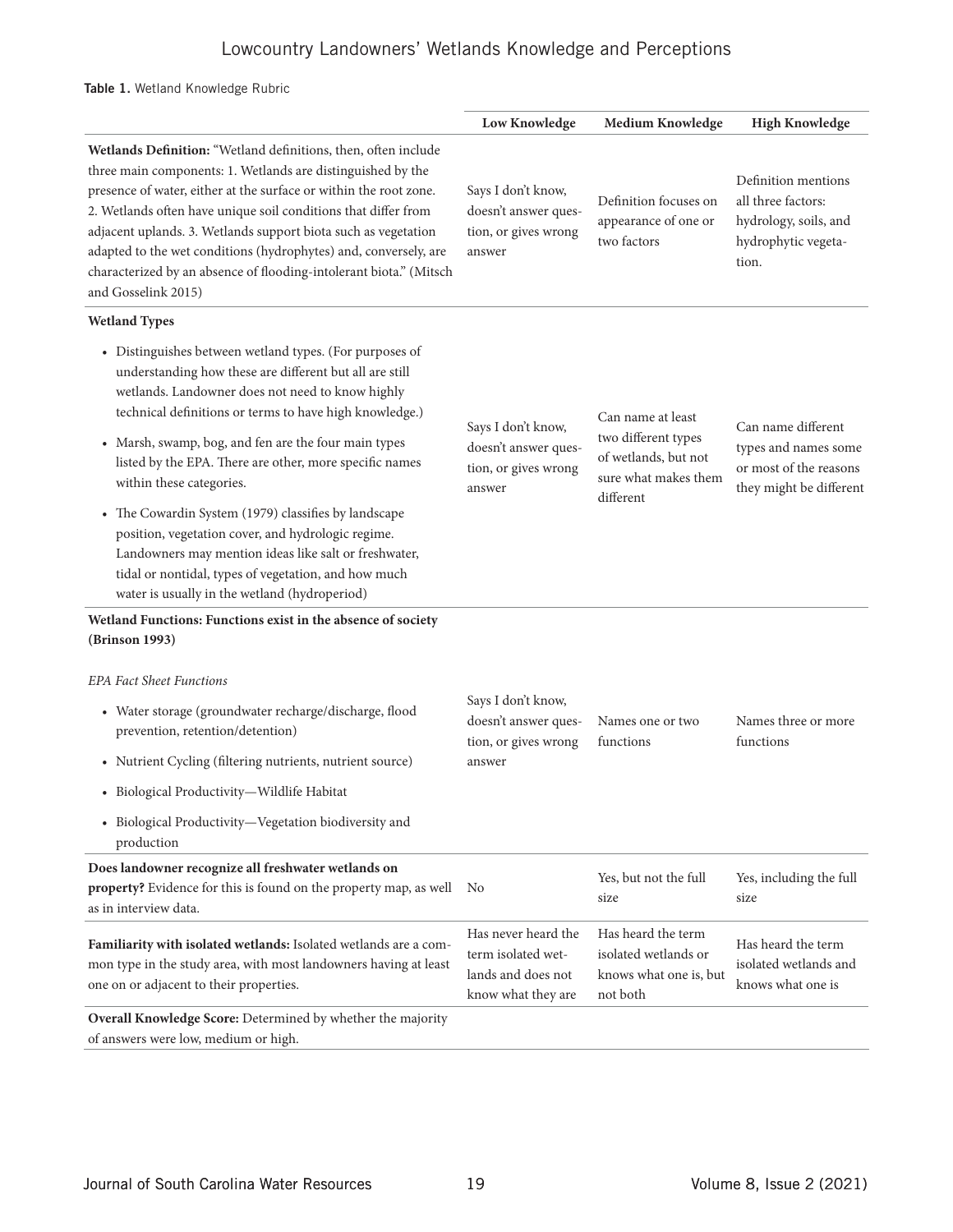US Environmental Protection Agency (EPA) and National Oceanic and Atmospheric Administration (NOAA), as well as by organizations such as the Wetlands Initiative. Landowners were specifically asked to define wetlands, if they could name and differentiate between different types of wetlands, what they thought was the function of wetlands, and if they had heard of isolated wetlands.

The category of "Does landowner recognize all freshwater wetlands on property?" was included to determine if the landowner knew of both the existence and the full size of wetlands on their property and was answered by comparing the respondents' notes they made on their maps with a map of wetlands showing US Fish and Wildlife Service (USFWS) wetland inventory data as well as putative isolated wetlands from Lane and D'Amico (2016). To determine the potential impact of property management actions on isolated wetlands, observational and photographic data, as well as locations of actions, were collected during the site visit. Combined with actions listed during the interview, this was used to develop a list of management and use actions that occurred on each property since purchase, as well as intended future changes.

Each action was first analyzed to determine if it was likely to have an impact on the hydrology of the wetland, using data collected during the study as well as literature about specific activities. The water budget equation was central to this analysis. An isolated wetland's water budget, or change in volume over change in time, depends on net precipitation (Pn), surface inflows (including overland flow or runoff), and, to a lesser extent, outflows, groundwater inflows (Gi) and outflows (Go), and evapotranspiration (ET) (Mitsch and Gosselink 2015). Basin morphology and topographic position also strongly influence hydrology. Hydrologic connectivity to groundwater also varies, and several studies have shown that isolated wetlands' groundwater connectivity is much more complex and influential than previously thought (Pyzoha et al. 2007; Kirkman, Smith, et al. 2012).

Precipitation is not directly modifiable by landowners; however, other factors of the water balance can be intentionally or unintentionally modified. Modifying these inputs and outputs changes the frequency and duration of ponding in the wetland. Changes to the hydrologic regime of the isolated wetland that resulted in a significantly different regime (i.e., is always ponded, never ponded) were deemed negative, as the wetland no longer functions as an isolated wetland. Activities that could impact hydrology according to the literature but were not observed to change the isolated wetland's hydrologic function were considered as having possible impacts. Activities that observably restored an isolated wetland's hydrologic regime would be considered positive, whereas activities that did not impact the hydrology, either by nature of the activity or by some other factor such as position in the landscape, were considered to have no impact.

Activities were also analyzed for impacts to wildlife habitat quality, specifically for amphibians and reptiles. Isolated wetlands are important breeding habitats for several species of amphibians, as fluctuating hydroperiods limit predators such as fish (Semlitsch and Bodie 1998). As they get older, juvenile frogs and toads venture into upland habitats, and surviving adults return to isolated wetlands to breed (Pittman et al. 2014). The wetland needs to be surrounded by useful upland habitats, in this case forested areas, that connect to other isolated wetlands and habitats suitable for amphibians in various life-cycle stages (Kirkman, Smith, et al. 2012; Zamberletti et al. 2018). Land use changes around the wetland, such as forest conversion to residential or agricultural use and road-building, can fragment and disconnect an isolated wetland from the larger network of habitats. If it is too difficult for adult amphibians to reach the wetland to breed, an otherwise suitable isolated wetland is no longer useful to these species (Sawatzky et al. 2018). Some species of semiaquatic turtles and juvenile alligators also use isolated wetlands and require navigable corridors between wetlands.

In this context, the location of a land management or use activity is particularly significant for whether it impacts an isolated wetland's habitat quality. Activities taking place in or directly adjacent to the wetland are prime candidates for negative impacts; however, even activities that are farther away can have negative impacts if the activity eliminates connections between wetlands and other amphibian habitats (Sawatzky et al. 2018). There are various estimates as to how wide the area of upland habitat (buffer) should be to keep the wetland suitable for amphibian and reptile habitats—for example, 164.3 meters for breeding salamanders (Semlitsch 2001) and 275 meters for freshwater turtles (Burke and Gibbons 1995)—which is why this study focused on whether landowners were severing connections between isolated wetlands to determine impacts. Activities that eliminated or reduced suitable upland habitat (forested areas) adjacent to isolated wetlands, as well as eliminated connections between upland habitats and other wetlands, were deemed negative. Activities that restored either of these were deemed positive. Activities that neither reduced, eliminated, nor restored were deemed to have no impact on the isolated wetland.

It is important to note that impacts can vary over time, and a certain activity on a given property may not have the same consequences as conducting the same activity on another property. Factors such as reference state of the wetland, geomorphology, season, climate, and surrounding land use influence how an activity may impact a wetland. Therefore, it was difficult to assign a rating of how negative or positive an activity may have been to the wetland's health. This study intended to develop a list of common land management and use activities and likely impacts on isolated wetlands based on available literature and the data gathered in the field.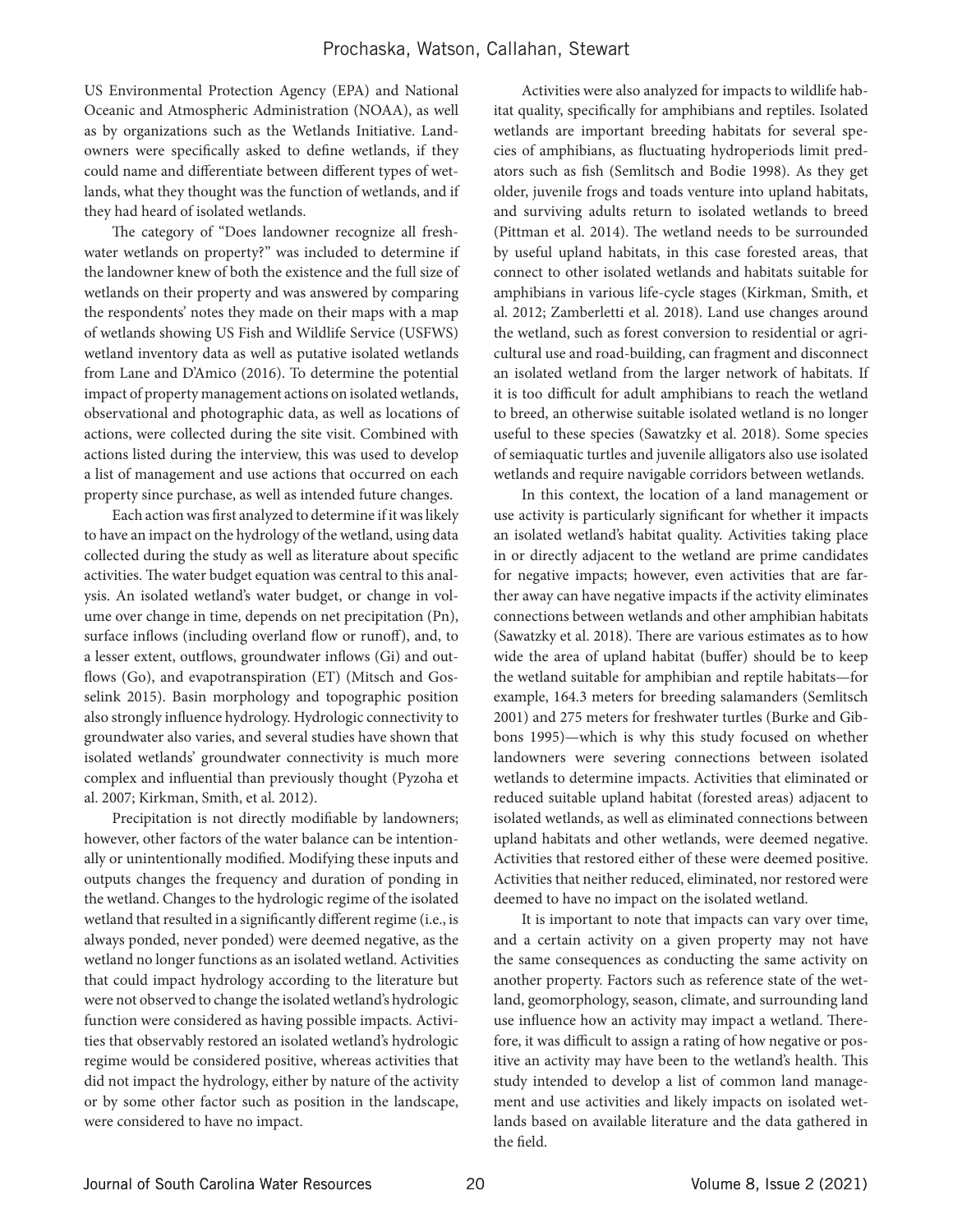Landowner knowledge level and perceptions were also compared to their impacts on the hydrology and wildlife habitat quality of their wetlands. Each landowner thus had a "knowledge, perceptions, impacts" pattern, a first step for determining if there are relationships between knowledge level and perceptions and impacts on isolated wetlands.

To determine if landowners accurately perceived the impacts their actions might have on isolated wetlands, participants were asked what kind of impact they thought they had on the area in general and on wetlands specifically. Perceived impacts were categorized as no impact, negative, or positive and were compared to observed hydrologic impacts and wildlife habitat quality impacts.

#### RESULTS

Overall, the landowners interviewed had positive perceptions of wetlands and were fairly knowledgeable. Even though many were not recognizing the full extent of wetlands on their properties, they were not making drastic changes to wetland hydrology. However, the literature supports the idea that common landowner activities, like mowing, clearing, and building structures, have some impact on wetland hydrology. Most landowners were likely having a negative impact on the habitat quality of the wetland with respect to amphibians. While landowner knowledge and perceptions of wetlands did not seem to be driving their impacts, property size and landowner goals emerged as likely factors to determine impacts on isolated wetlands. Landowners mostly thought they had no impacts on wetlands on their properties, but the evidence supports the idea that they were altering hydrologic processes and habitat quality.

The 16 participating landowners had a median age of 60, all owned property within Charleston County, all were white, and all but two self-identified as "environmentalists." In all, 10 were migrants to the study area, with the beauty of the area being a strong attractor for moving there, and 6 were long-term residents, identifying as being originally from or growing up in the area. About half were male and half were female, and they identified with a variety of political beliefs. The majority of landowners stated that they enjoy living near

the water. Education level and professional background were mixed as well, with no wetland professionals interviewed. Property size ranged from 4.7 to 403 acres, with an average of 64 acres and a median of 8.9 acres. Length of ownership ranged from 2 to 45 years, with an average ownership of 15 years. All properties had evidence of land use activities from prior owners, several properties had more than one wetland, and some properties featured multiple types of wetlands.

#### **WETLAND PERCEPTIONS**

Most landowners had positive perceptions of wetlands, particularly regarding wetlands' abilities to prevent flooding and provide wildlife habitat. They used words like "valuable," "vital," "important," "special," and "beautiful" when describing wetlands, both in general and on their properties. Positive statements were often related to the wetland functions of flood protection and wildlife habitat. A landowner in a quickly developing area that was experiencing increased flooding issues said, "I think they're vital. They're like a reserve tank. They give moisture a place to go until nature can absorb it, and it's a harmless place for it to go where it won't hurt anything." While negative perceptions were scarce, a few landowners mentioned that the proximity of the wetland to their home or management activities might have negative impacts on desired property uses and activities. One owner, a landscape designer by profession, admitted that she knew that her property's location, adjacent to a salt marsh, might have negative impacts on her permaculture plans when purchasing the property. This owner had direct plans to modify the hydrology of her isolated wetland to suit her land use goals. Table 2 shows the overall number of landowners who had positive, negative, and positive and negative perceptions of wetlands.

There was an overall sentiment that wetlands should be protected via regulations, but wetland size, water source, who the landowner is, and what they are trying to do might make a difference in what regulations are deemed appropriate. "Development" was named as a clear enemy of wetlands, with negative consequences due to subsequent flooding.

|                               | <b>Positive</b> | Negative | <b>Positive and Negative</b> |
|-------------------------------|-----------------|----------|------------------------------|
| <b>Perception of Wetlands</b> | 14              |          |                              |
|                               | Low             | Medium   | High                         |
| <b>Knowledge Level</b>        |                 |          |                              |

Table 2. Perception of Wetlands and Knowledge Level by Number of Landowners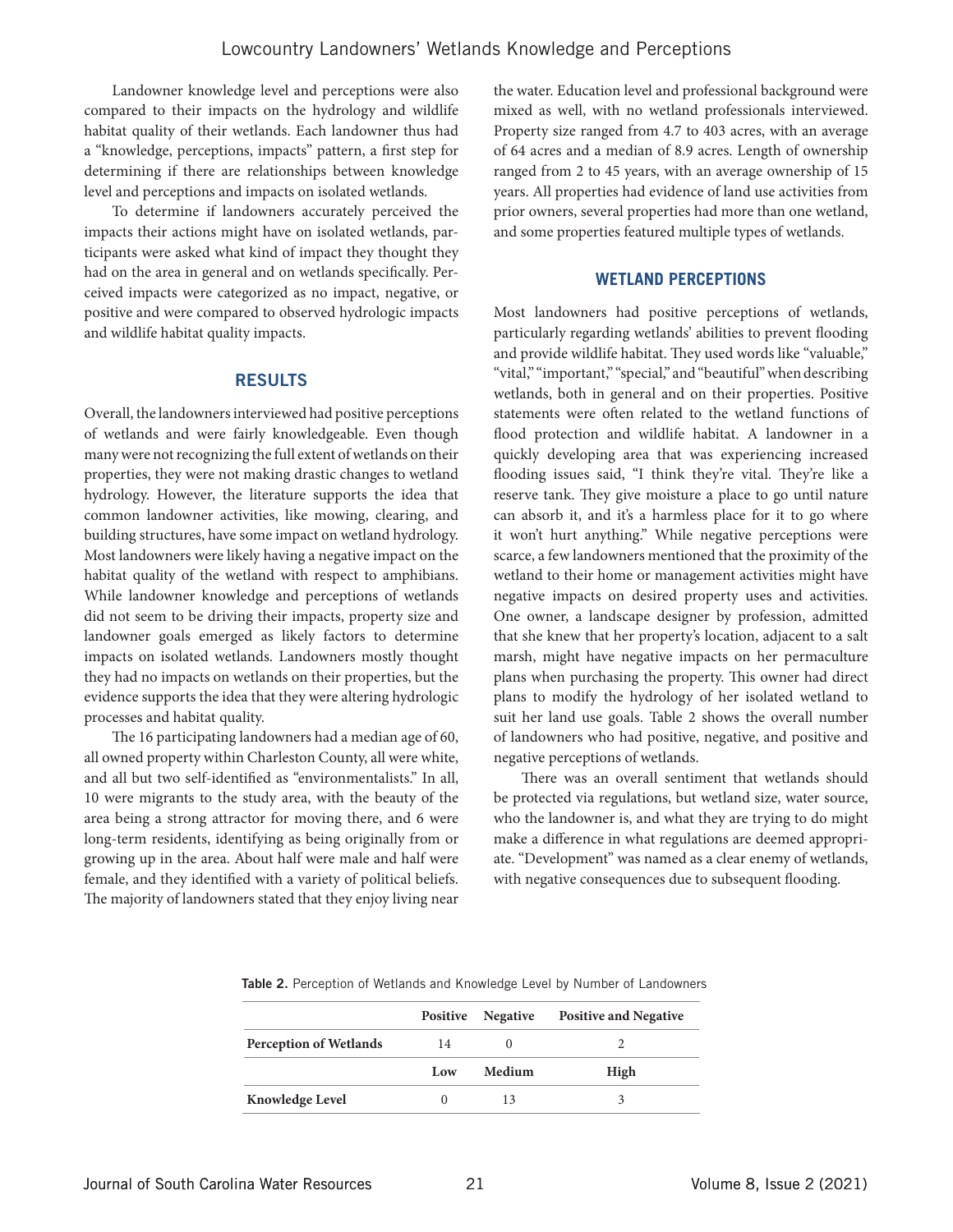# Prochaska, Watson, Callahan, Stewart

|  |  |  |  |  |  | Table 3. Example Quotes of Wetland Knowledge Results |  |
|--|--|--|--|--|--|------------------------------------------------------|--|
|--|--|--|--|--|--|------------------------------------------------------|--|

|                                        | Low                                                                                                                                                                                                                     | Medium                                                                                                                                                                                                                                                                                                                                                                                                                                                                                                                                                                                                                                                      | High                                                                                                                                                                                                                                                                                                                                                                                                                                                    |
|----------------------------------------|-------------------------------------------------------------------------------------------------------------------------------------------------------------------------------------------------------------------------|-------------------------------------------------------------------------------------------------------------------------------------------------------------------------------------------------------------------------------------------------------------------------------------------------------------------------------------------------------------------------------------------------------------------------------------------------------------------------------------------------------------------------------------------------------------------------------------------------------------------------------------------------------------|---------------------------------------------------------------------------------------------------------------------------------------------------------------------------------------------------------------------------------------------------------------------------------------------------------------------------------------------------------------------------------------------------------------------------------------------------------|
| Definition                             | "I would say that that's a place<br>that retains moisture more<br>than 60% of the time."<br>-Landowner I                                                                                                                | "A wetland is usually wet, but it can be dry.<br>It is characterized usually by a subspecies,<br>uh sets of species of plants that aren't<br>necessarily found anywhere else. Um, they<br>certainly flooded when there're hurri-<br>canes." -Landowner A                                                                                                                                                                                                                                                                                                                                                                                                    | No landowner scored in this category                                                                                                                                                                                                                                                                                                                                                                                                                    |
| <b>Type</b>                            | "I would almost say they're<br>almost all the same because<br>once you start displacing this<br>water and you start trying to<br>build on it or develop on it, I<br>think you're asking for trou-<br>ble." -Landowner K | "F1: No, I'm just choosing different terms. I<br>don't distinguish between the two. Do you?<br>F2: Well to me swamp sounds<br>F1: It's like where we grew up in New Jer-<br>sey, because we always called the meadow<br>lands, you ever hear of the meadow lands<br>up in New Jersey?<br>Interviewer: Yeah.<br>F1: Of course we lived on the edge of the<br>meadowlands, but we always called it the<br>swamps, so maybe I just grew up thinking<br>of the two terms in a similar way.<br>F2: Yeah, swamp kind of denotes wetter<br>than marsh? Interviewer: Okay.<br>F2: But, that may not be true, but it's kinda<br>what I always thought." -Landowner F | "I suppose a marsh is a wetland, I hadn't<br>really thought of that but it's a saltwater<br>wetland I guess. Bogs, swamps, that's<br>about the extent of my vocabulary I<br>think the habitat of a bog is more mossy<br>than we think of as a swamp." -Land-<br>owner L                                                                                                                                                                                 |
| <b>Functions</b>                       | No landowner scored in this<br>category                                                                                                                                                                                 | "Habitat. Habitat for birds and critters and<br>all of that." -Landowner B                                                                                                                                                                                                                                                                                                                                                                                                                                                                                                                                                                                  | "Well they filter the water for sure. And<br>uh, they provide nesting habitat and<br>places for animals to eat. Raccoons need<br>them for their food. Um, alligators. It<br>serves as a natural drainage area where<br>excess water goes." -Landowner O                                                                                                                                                                                                 |
| Recognizing<br>Wetlands                | "I wouldn't call that field<br>where we're talking about [a<br>wetland]." -Landowner M                                                                                                                                  | Evidence was found in mapping                                                                                                                                                                                                                                                                                                                                                                                                                                                                                                                                                                                                                               | Evidence was found in mapping                                                                                                                                                                                                                                                                                                                                                                                                                           |
| <b>Isolated Wetland</b><br>Familiarity | "No. No, no no I haven't."<br>-Landowner H                                                                                                                                                                              | "Yeah, and that's sort of what I'm talking<br>about, and I don't really understand it. You<br>know, people say well ducks use them. Well<br>that's fine, if ducks really use them, but I<br>don't know." - Landowner N                                                                                                                                                                                                                                                                                                                                                                                                                                      | "An isolated wetland? Um, I would<br>imagine an isolated wetland is one that is<br>completely surrounded by a dry area and<br>does not have a creek or a um, source of<br>water that's flowing in like a stream, that<br>flows into the property. It's probably, I<br>imagine that's it's mainly just a low spot<br>where rainwater um will flow towards that<br>that direction. That's, I'm assuming, just<br>based on the description." - Landowner P |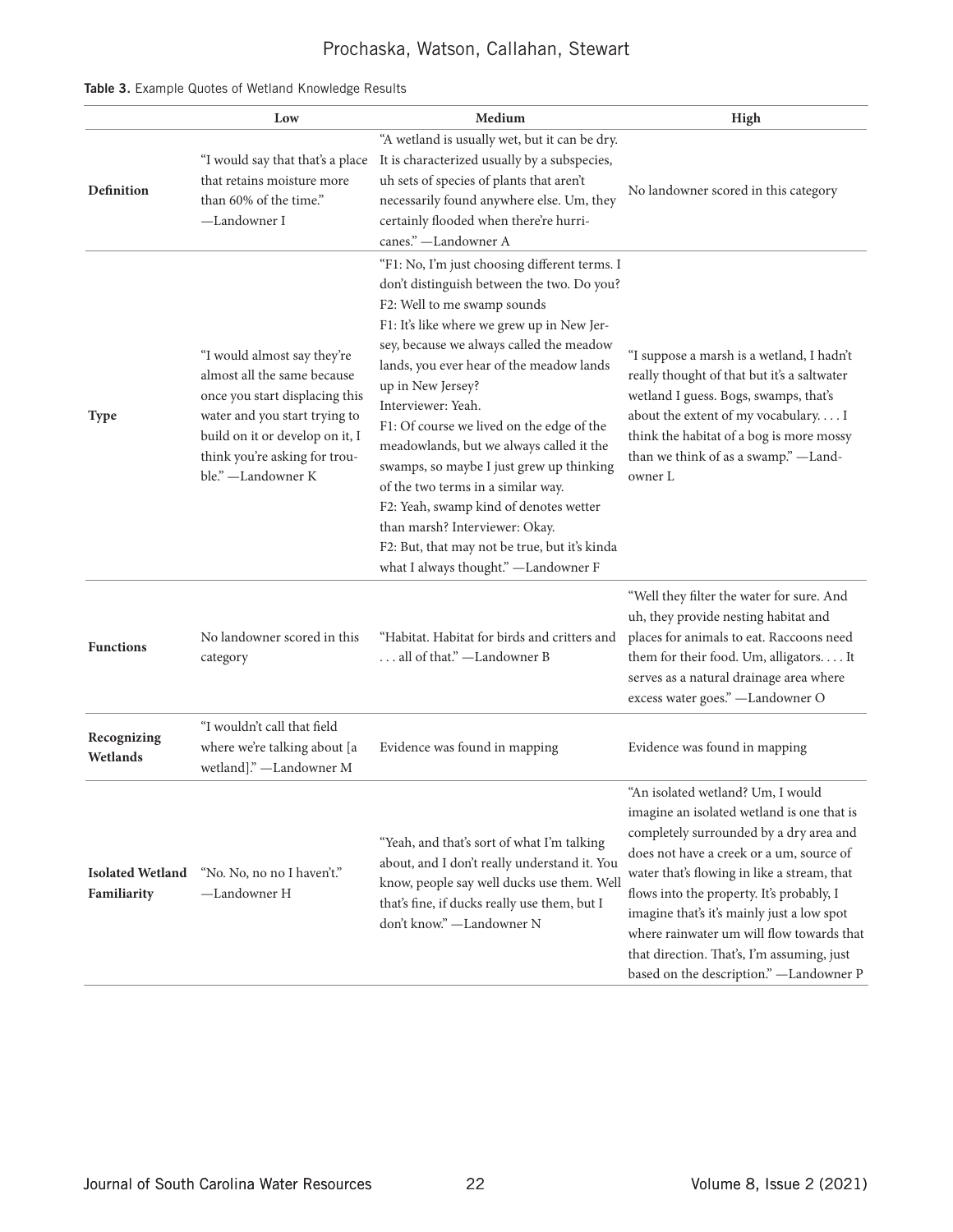#### WETLAND KNOWLEDGE

Most participating landowners received a "medium" score on their wetland knowledge rubric, meaning that they knew many but not all of the wetland facts that are readily available to public audiences. Knowledge level by number of landowners is shown in Table 2. Representative quotes and their scores are included in Table 3. Most landowners defined wetland according to hydrologic and vegetation characteristics. The remaining landowners mentioned hydrology as the defining characteristic of a wetland, and no landowners mentioned soils in their wetland definition. Most landowners were able to name different types of wetlands, as well as one or more of the distinguishing features of different types. Marsh and swamp were frequently named wetland types, and whether the water was fresh or salt was a prominent distinguishing characteristic. All landowners scored medium or high in the wetlands function category. All landowners were able to name at least one wetland function, and wildlife habitat was the most frequently named function.

While many landowners had medium or high knowledge level scores, it was clear from the created wetland maps, and from statements some landowners made during the interview, that most landowners were not recognizing the full size of their wetlands, which is a component of knowledge that most likely has implications for management impacts. In landowners' minds, as evidenced by how they drew on property maps, wetlands appear to stop at property boundaries and are unable to cross driveways. This may be related to landowners associating seeing surface water with the area being considered a wetland.

#### PROPERTY MANAGEMENT ACTIVITIES AND IMPACTS

Most landowners interviewed were not observably changing the hydrology of their isolated wetlands, but many were conducting activities that could possibly alter the hydrology. Most landowners had negative impacts on wetlands' ability to provide suitable habitat for amphibians. No landowners had positive impacts on hydrology or wildlife habitat. As shown in Table 4, landowners conducted 30 different activities on their properties.

The creation of roads, paths, and trails, as well as vegetation removal, happened on every property. Building structures like houses and sheds, creating or maintaining drainage features, keeping livestock and having pets, and planting vegetation took place on more than three quarters of the properties. Every other activity took place on half the properties or less. It should be noted that wells and septic systems were mentioned less than half the time, but any property with a residential structure in the study area would most likely have both. Most activities were not conducted within wetlands, but driveways through wetlands were the exception, happening on several properties. All activities took place within 750 meters of an isolated wetland, with many taking place directly adjacent to the edge of the wetland. It might be obvious that smaller properties often had activities closer to wetlands, but even on larger properties activities could still be close to a wetland, despite more acreage, often because these properties had multiple wetlands. A summary of impacts by the number of landowners is presented in Table 5.

Most landowners interviewed were not observably changing the hydrology of their isolated wetlands. No one

| Activity                   | <b>Percentage of Properties</b><br><b>Where Activity Occurred</b> | <b>Hydrologic Impacts from Literature</b>                | <b>Wildlife Habitat Quality</b><br>(Amphibians) from Literature |
|----------------------------|-------------------------------------------------------------------|----------------------------------------------------------|-----------------------------------------------------------------|
| Roads, Paths, and Trails   | 100.0%<br>$(n=16)$                                                | Surface water changes                                    | Disturbance, reduces habitat and<br>connectivity                |
| Vegetation Removal         | 100.0%<br>$(n=16)$                                                | Possible ET changes, surface water                       | Disturbance, reduces habitat and<br>connectivity                |
| Structures                 | 93.8%<br>$(n=15)$                                                 | Surface water changes                                    | Disturbance, reduces habitat and<br>connectivity                |
| Drainage                   | 87.5%<br>$(n=14)$                                                 | Surface water, groundwater, and ET<br>changes            | Changing hydrology impacts wildlife                             |
| Livestock and Pets         | 81.3%<br>$(n=13)$                                                 | Surface water changes if compacted<br>trails are created | Disturbance, removal of resources                               |
| <b>Vegetation Planting</b> | 81.3%<br>$(n=13)$                                                 | ET changes, surface water                                | Possibly restores habitat and connec-<br>tivity                 |
| Hands-Off Management       | 50.0%<br>$(n=8)$                                                  | Depends on prior conditions                              | Depends on prior conditions                                     |

#### Table 4. Management and Use Activities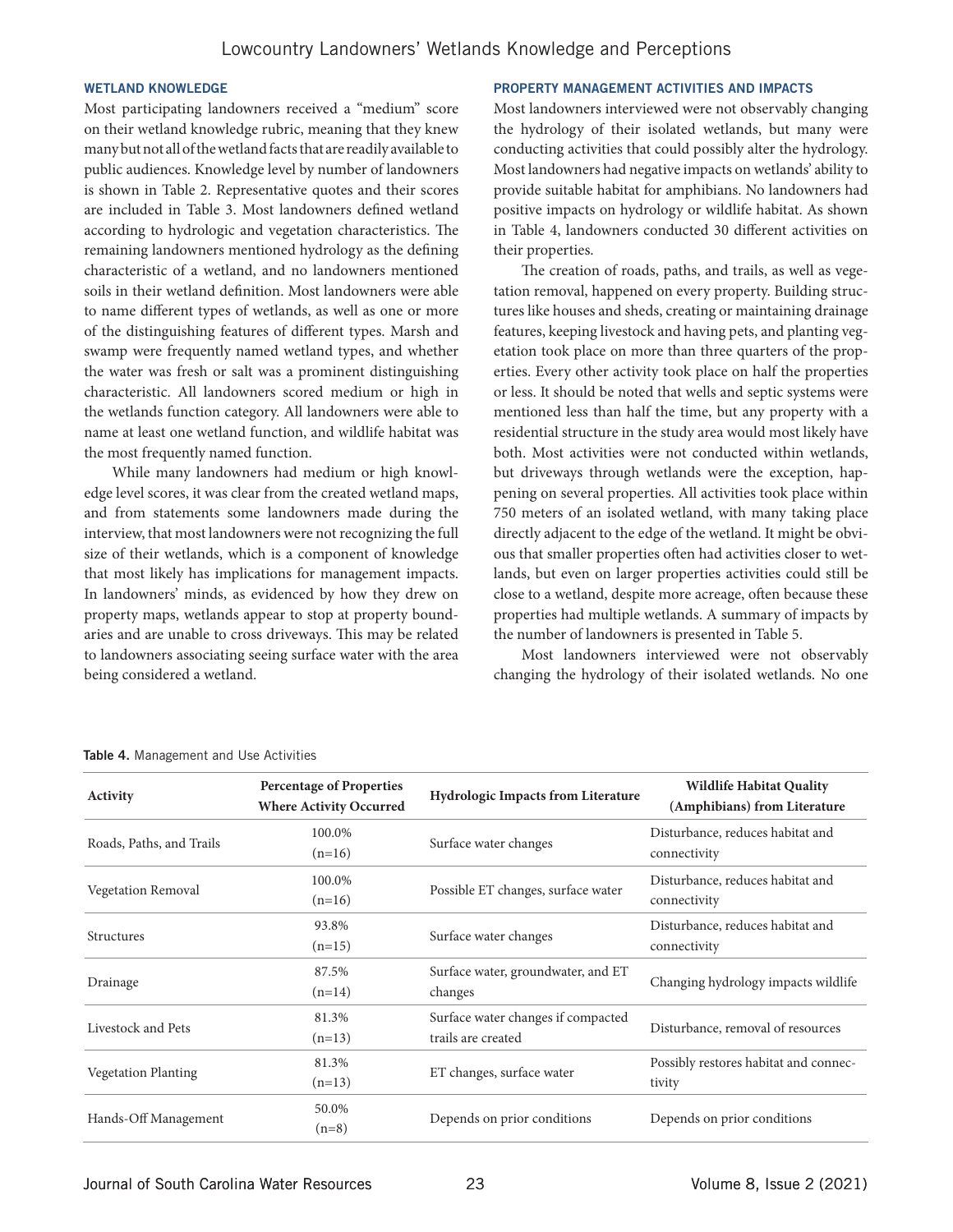# Prochaska, Watson, Callahan, Stewart

# Table 4. (*continued*)

| Activity                            | <b>Percentage of Properties</b><br><b>Where Activity Occurred</b> | Hydrologic Impacts from Literature                                         | <b>Wildlife Habitat Quality</b><br>(Amphibians) from Literature                             |
|-------------------------------------|-------------------------------------------------------------------|----------------------------------------------------------------------------|---------------------------------------------------------------------------------------------|
| Well                                | 50.0%<br>$(n=8)$                                                  | Groundwater changes, drawdown                                              | Changing hydrology impacts wildlife                                                         |
| Pond                                | 43.8%<br>$(n=7)$                                                  | Groundwater changes, changes<br>hydrologic regime if excavating<br>wetland | Changing hydrology impacts wildlife,<br>disturbance                                         |
| Chemicals, Fertilizers,             | 37.5%                                                             | No impact                                                                  | Some are harmful to some wildlife,                                                          |
| and Pesticides                      | $(n=6)$                                                           |                                                                            | especially if improperly applied                                                            |
| Hunting                             | 31.3%<br>$(n=5)$                                                  | No impact                                                                  | Possible disturbance                                                                        |
| Beekeeping                          | 25.0%<br>$(n=4)$                                                  | No impact                                                                  | Freshwater wetlands benefit bees                                                            |
| Buffer                              | 25.0%<br>$(n=4)$                                                  | Beneficial to slowing down runoff,<br>depends on prior conditions          | Possibly restores habitat and connec-<br>tivity                                             |
| Dike                                | 25.0%<br>$(n=4)$                                                  | Changes surface water                                                      | Reduces connectivity                                                                        |
| Filling (non-wetland<br>area)       | 25.0%<br>$(n=4)$                                                  | Possible surface water changes                                             | No impact unless reducing upland<br>habitat                                                 |
| Surveying                           | 25.0%<br>$(n=4)$                                                  | No impact                                                                  | No impact                                                                                   |
| Burning                             | 18.8%<br>$(n=3)$                                                  |                                                                            | Temporary reduction in habitat con-<br>nectivity, depends on prior conditions               |
| Composting                          | 18.8%<br>$(n=3)$                                                  | If in wetland, possible sedimentation<br>issues                            | No impact                                                                                   |
| Reverse Osmosis System              | 18.8%<br>$(n=3)$                                                  | Additional surface water                                                   | Possible issues with salt                                                                   |
| Septic System/Leach Field           | 18.8%<br>$(n=3)$                                                  |                                                                            |                                                                                             |
| <b>Erosion Control</b>              | 12.5%<br>$(n=2)$                                                  | Could reduce sediment entering<br>wetland, possible impacts                | Disturbance if close to wetland                                                             |
| Fishing                             | 12.5%<br>$(n=2)$                                                  | No impacts                                                                 | Negative impacts for amphibians if<br>fish are stocked in wetland or former<br>wetland      |
| Garbage Removal                     | 12.5%<br>$(n=2)$                                                  | Depends on what the garbage was<br>and how it was removed                  | Possibly restorative                                                                        |
| Soil Enrichment                     | 12.5%<br>$(n=2)$                                                  | No direct impacts                                                          | No direct impacts                                                                           |
| Walking                             | 12.5%<br>$(n=2)$                                                  | No impact (unless paths/trails cre-<br>ated)                               | Possible disturbance                                                                        |
| Camping                             | 6.3%<br>$(n=1)$                                                   | No impacts (unless permanent, com-<br>pacted soil areas are created)       | Possible disturbance if close to<br>wetland                                                 |
| Cemetery                            | 6.3%<br>$(n=1)$                                                   | Historical use, no current impacts                                         | Historical use, no current impacts                                                          |
| Events (no permanent<br>structures) | 6.3%<br>$(n=1)$                                                   | No Impact                                                                  | Possible disturbance                                                                        |
| Plant Nursery                       | 6.3%<br>$(n=1)$                                                   | Similar to vegetation planting                                             | Similar to vegetation planting,<br>possible disturbance, loss of suitable<br>upland habitat |
| Power Easement                      | 6.3%<br>$(n=1)$                                                   | See Roads, Paths, and Trails                                               | See Roads, Paths, and Trails                                                                |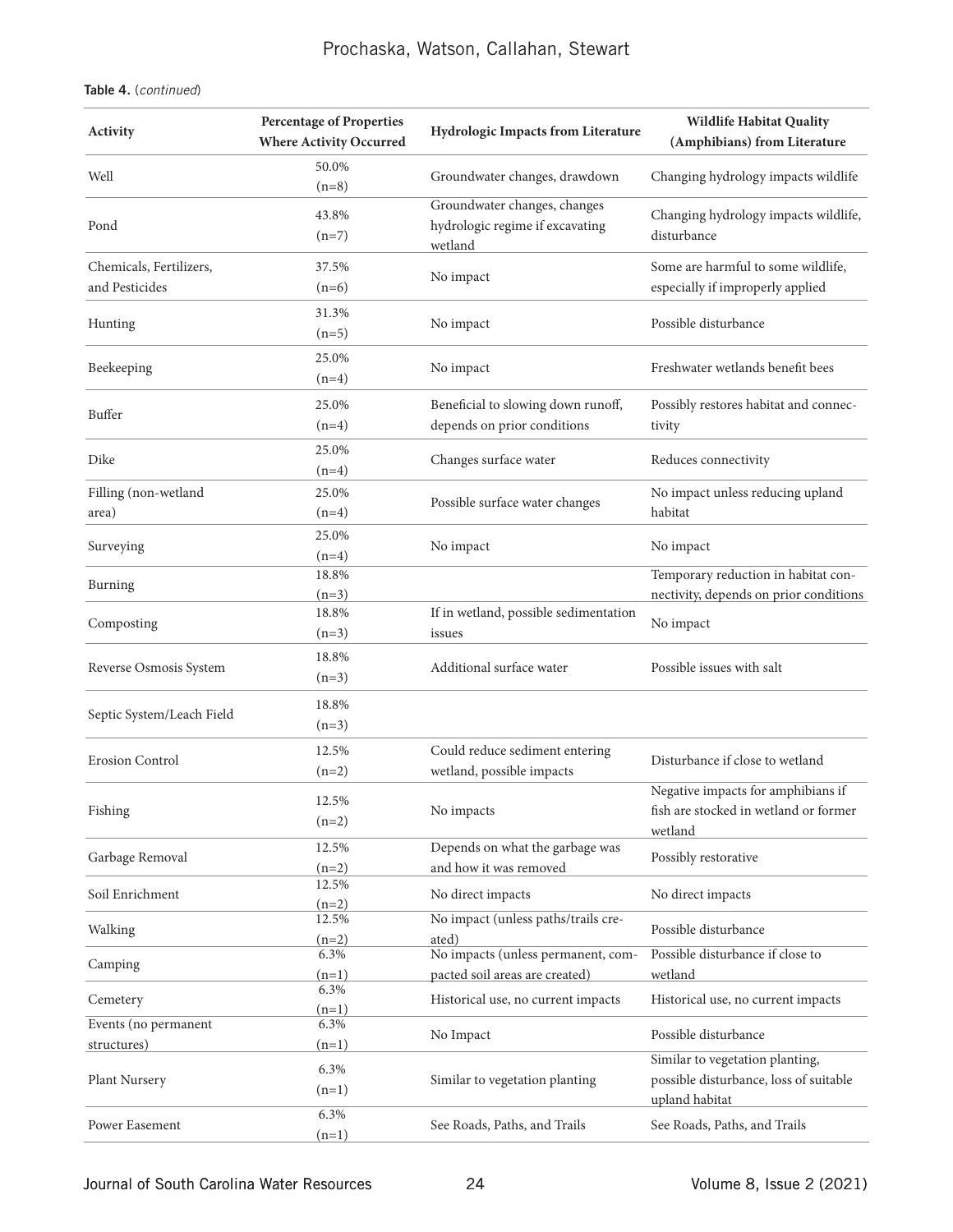# Lowcountry Landowners' Wetlands Knowledge and Perceptions

|  |  |  |  |  |  | Table 5. Wetland Impacts by Number of Landowners |
|--|--|--|--|--|--|--------------------------------------------------|
|--|--|--|--|--|--|--------------------------------------------------|

|                                        | No Impact | <b>Possible Impact</b> | <b>Negative Impact</b> | <b>Positive Impact</b> |
|----------------------------------------|-----------|------------------------|------------------------|------------------------|
| <b>Hydrologic Impact</b>               |           | 14                     |                        |                        |
| <b>Wildlife Habitat Quality Impact</b> |           | n/a                    |                        |                        |

was deliberately attempting to drain and fill their isolated wetlands—two major hydrology altering activities that require permitting in jurisdictional wetlands. However, most landowners were conducting activities that have been shown by literature to impact wetland hydrology, just not to the extent of noticeably changing the wetland to upland or open water. Activities included possibly modifying surface flow through construction of roads, paths, and trails; removing vegetation; building structures; and directly modifying drainage through activities such as creating or maintain ditches.

The majority of landowners had negative impacts on wetlands' ability to provide suitable habitat for wildlife, specifically amphibians. A minority of landowners had no impact, and no landowners had a positive impact. Vegetation removal (mowing and clearing) in or adjacent to wetlands was the largest cause of negative impacts to wildlife. Landowners were removing forested areas that are suitable upland habitat and that provided connective corridors between freshwater wetlands. Landowners were also actively maintaining nonforested areas through mowing or clearing brush that continued a previous pattern of fragmentation. The type of activity, the hydroperiod stage, and the current activities of the reptiles and amphibians influences how much wildlife will be disturbed. Roads, paths, and trails, as well as vegetation removal in wetlands, were the primary activities that would cause negative impacts to amphibians and reptiles. Property size, wetland density, and the landowner's goals for the property, which influence management and use activities, seem to influence whether an activity had hydrologic and wildlife habitat impacts to wetlands.

#### RELATIONSHIP BETWEEN KNOWLEDGE, PERCEPTIONS, AND IMPACTS

The majority of landowners had possible hydrological impacts, medium knowledge levels, and positive perceptions of wetlands. About half of the landowners had negative habitat quality impacts, medium knowledge levels, and positive perceptions. Landowners who did not fit these patterns exhibited various other impacts, knowledge levels, and perceptions patterns, all shown in Tables 6 and 7. This study anticipated that higher levels of knowledge and positive

perceptions would coincide with positive or neutral impacts on wetlands, but the evidence does not support this.

#### PERCEPTION OF IMPACTS

Most landowners did not accurately perceive their impacts on isolated wetlands. They perceived themselves as having no impacts on their wetlands or the area in general, though they had possible hydrologic or negative wildlife impacts on wetlands. Out of the interviewed landowners who perceived that their land management practices had no impacts to their wetlands, only one implemented activities that actually resulted in no impact to their wetlands. Several of the landowners who inaccurately perceived their impacts did appear to understand that land use and management activities could possibly alter hydrologic cycling, but they still did not think their activities had an impact on isolated wetlands on their properties.

An illustrative example of this was Landowner C, who owns a property that has been extensively hydrologically modified, both by himself and by previous owners. The landowner stated, "And I'm thinking . . . if I tried to bring in dirt. I don't, I think it would just drain somewhere else and make another place. Water's got to go somewhere and when it can't soak in anymore; it's got to go to some kind of low land and be drained off." This shows that he knows filling would alter the hydrology in terms of where water collects in a given time frame, but he thinks the specific locations of where water collects do not matter overall. This landowner additionally stated, "I don't think it would impact a whole lot if [the wetlands] were not there. I don't think it would be any different." This statement shows that Landowner C does not really think it would matter if he were to alter the hydrology of the wetland.

Despite inaccurately perceiving that they, individually, do not impact isolated wetlands through land management activities, landowners pointed to two groups they thought were having impacts: "neighbors" and "developers." Neighbors were mentioned by half the landowners as perpetrators of activities that the interviewee thought might a harm a wetland. A little over a third of landowners pointed to developers as "destroyers of wetlands," supplying anecdotes about development activities in the study area.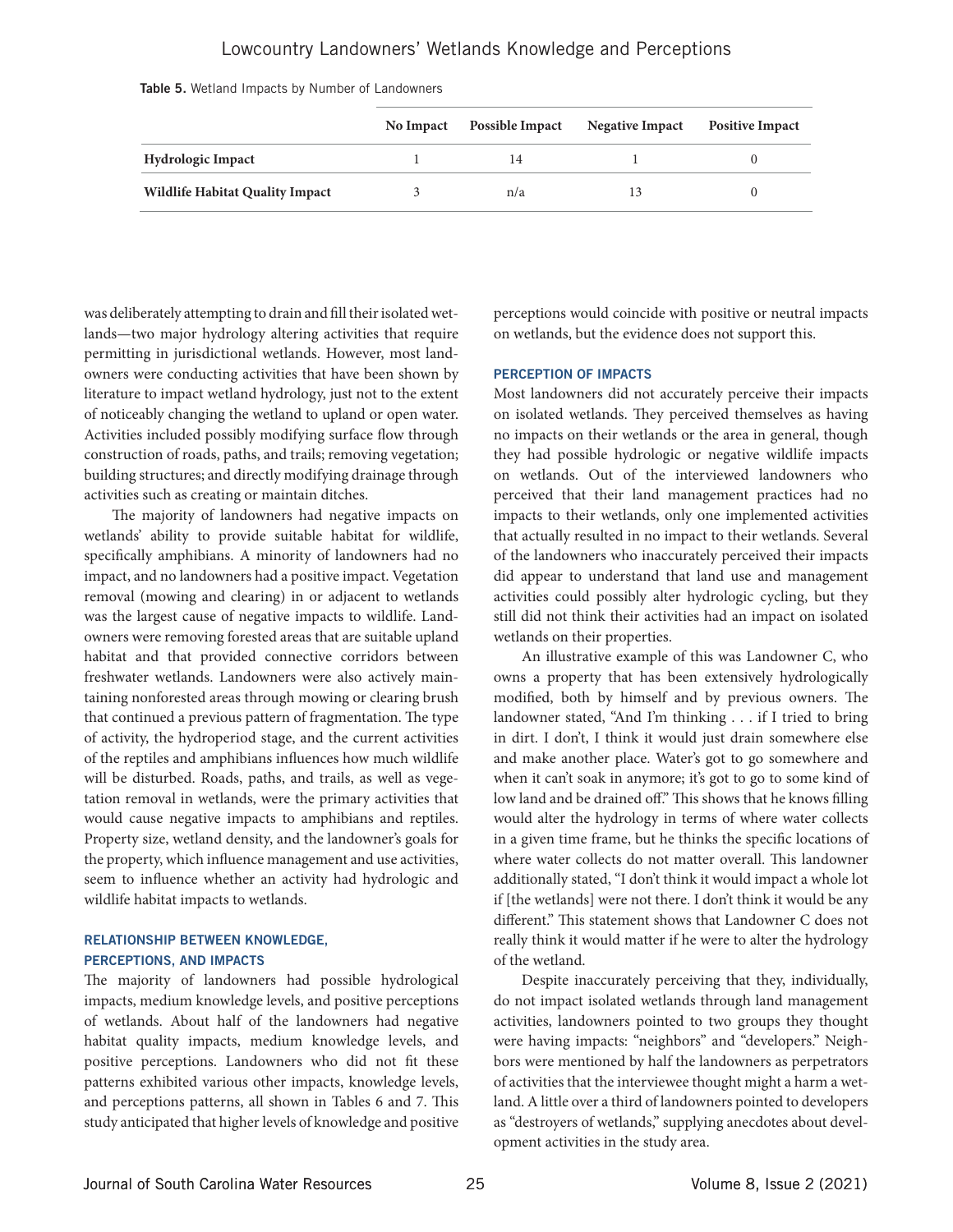# Prochaska, Watson, Callahan, Stewart

| <b>Hydrologic Impact</b> | <b>Knowledge Level Score</b> | <b>Landowner Perceptions</b> | <b>Number of Landowners</b> |
|--------------------------|------------------------------|------------------------------|-----------------------------|
| Possible                 | Medium                       | Positive                     | 11                          |
| Possible                 | High                         | Positive                     |                             |
| Possible                 | Medium                       | Positive and Negative        |                             |
| Negative                 | High                         | Positive                     |                             |
| No Impact                | High                         | Positive                     |                             |

Table 6. Relationship of Hydrologic Impact, Knowledge Level, and Landowner Perceptions

Table 7. Relationship of Wildlife Habitat Quality Impact, Knowledge Level, and Landowner Perceptions

| <b>Habitat Quality Impact</b> | <b>Knowledge Level Score</b> | <b>Landowner Perceptions</b> | <b>Number of Landowners</b> |
|-------------------------------|------------------------------|------------------------------|-----------------------------|
| Negative                      | Medium                       | Positive                     |                             |
| Negative                      | High                         | Positive                     |                             |
| Negative                      | Medium                       | Positive and Negative        |                             |
| No Impact                     | Medium                       | Positive                     |                             |
| No Impact                     | High                         | Positive                     |                             |

#### **DISCUSSION**

The results of this study bring a somewhat positive, though tempered addition to the literature. While this study is enlightening about the perceptions, knowledge, and impacts of white "environmentalist" landowners who wanted to participate in a research study, the authors of this study recognize that there are several other landowner groups in the study area that may have different perceptions, knowledge, and impacts. Researchers who are people of color, or working with groups that have strong ties to landowners of color, could possibly have better traction engaging nonwhite landowners in similar research. Wetlands in this area are certainly vulnerable but the landowners interviewed were not deliberately eliminating isolated wetlands through draining and filling; they were rather indirectly, nondeliberately impacting wetlands through other activities, most notably vegetation removal, which has been shown to change hydrology in the southeastern US Coastal Plain (McLaughlin et al. 2013). Perceptions and even hopes of being beneficial to wetlands mean that this may be a prime group to enlist more effectively to halt the destruction of isolated wetlands in the area, or even to ensure that existing isolated wetlands remain unstressed by development. The main problem appears to be that these landowners simply do not know how their activities are impacting wetlands, stemming from not really knowing the true extent of wetlands on their properties or not trusting scientists (or, in particular, "government scientists") in delineating and defining these wetlands.

Not recognizing the scientifically defined boundaries of their wetlands seems a likely reason why participating landowners thought they had less impact on isolated wetlands than they actually did. There was a general sentiment that landowners thought they should not "mess with" wetlands, but if a landowner is simply not recognizing wetlands, then there is no reason for the landowner to choose to conduct management and use activities in another place on the property to avoid "messing with" the wetland. This issue appears to stem from the biggest gaps in wetland knowledge: none of the landowners interviewed included anything about soil in their definitions of wetland, much less hydric soil specifically, and several failed to recognize that wetlands do not require surface water at all times.

Landowners also did not seem to be aware of how much connected habitat around a wetland is necessary for the survival of certain wetland wildlife. This is not surprising, as the answer to how much connected habitat is needed varies along a wide array of conditions (Sawatzky et al. 2018). Landowners also did not bring up the idea that certain activities may disturb wetland wildlife, even if it does not disturb the wetland itself. What is interesting is that wildlife habitat was the most-mentioned wetland function and a significant reason that landowners felt positively about wetlands. Enhancing wildlife habitat could possibly be a key to getting landowners involved in wetland protection; however, in this study, landowners mentioned wildlife that are not dependent on isolated wetlands, such as white-tailed deer or birds in general, as being important to them.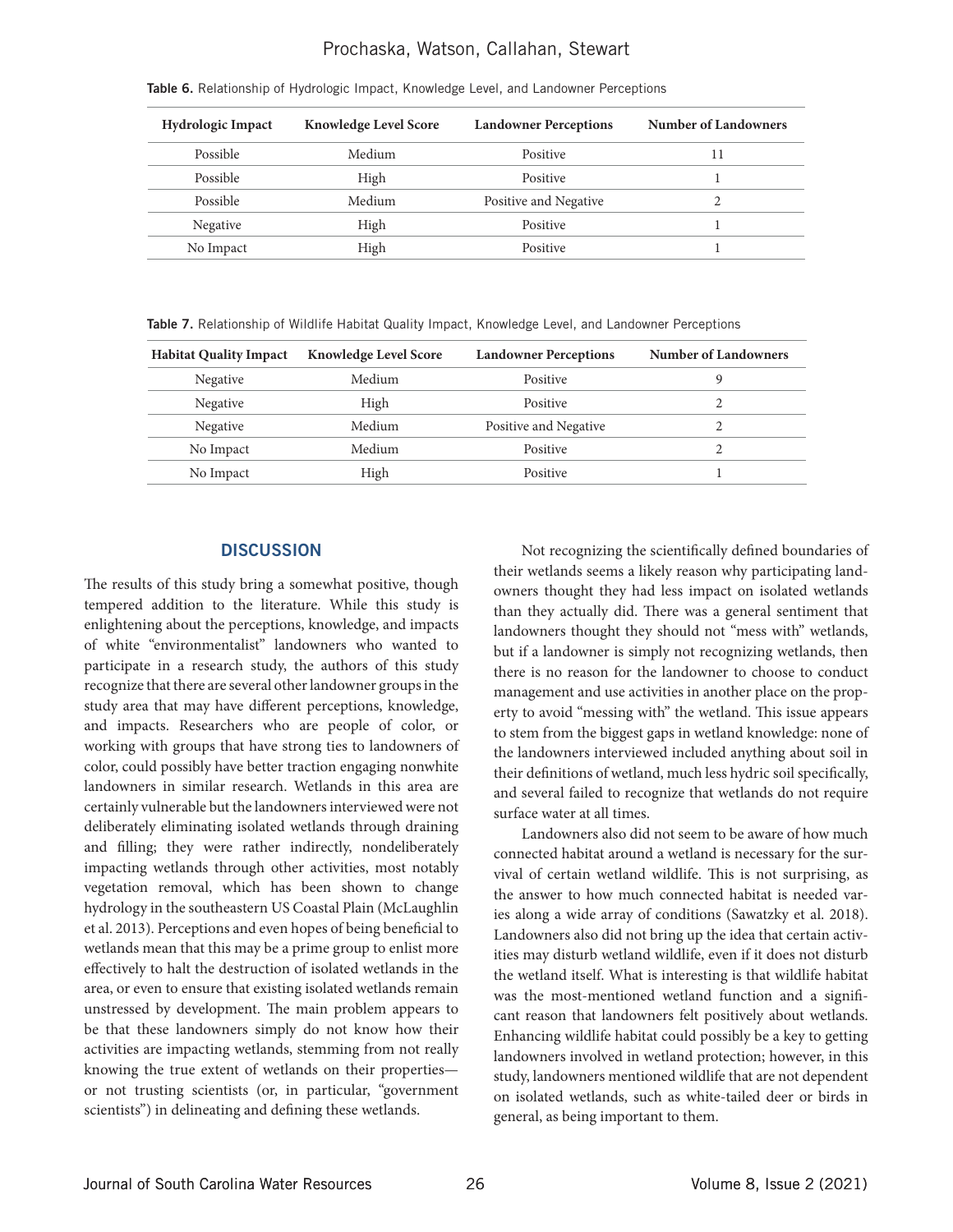Although landowners often did not have a full grasp of or belief in the scientific definition of wetland, the idea that you should not "mess with" a wetland because of regulations was present in several interviews. While helpful to wetlands, this requires that the landowner first recognize an area as a wetland and then have a rather broad definition of "mess with" in order to have no impacts. Wetland regulations in the area prevent draining and filling jurisdictional wetlands, but there is little clarity for how nonjurisdictional wetlands are treated, and the existing regulations also seem to have a rather a narrow scope of "mess with." Landowners can in fact obtain permits to "mess with" certain wetlands in certain cases, and there are also activities that do not require permits, as well as wetlands that do not require permits for any activity. This simplified view of the legality of performing activities that impact wetlands, which seems promising at first, is still not very helpful for protecting isolated wetlands.

There is much that can be done to improve the education and policy approach for improving isolated wetland outcomes in the Lowcountry. If the activity is not taking place in a wetland, how much is the activity really impacting the wetland? The scientific answer to this is the field of ecohydrology, which essentially answers this question with "it depends, and it's complicated." It is little wonder that non-ecohydrologist landowners do not understand the connection between their activities and impacts on wetlands. Targeted and area-specific policies and education programs would likely assist landowners in having fewer negative impacts on isolated wetlands

# RECOMMENDATIONS AND CONCLUSIONS

Further research by social scientists to help shape landowner education efforts is still needed. Focusing on increasing understanding of how common activities impact isolated wetlands and providing information and guidance on best practices for conducting common activities could bring desired results of voluntary conservation of critical habitats and ecological services provided by isolated wetlands. This study identified several common activities through which landowners are most likely influencing isolated wetland hydrology and habitat quality: creation of roads, paths, and trails; removal of vegetation; building structures; and activities that modify drainage patterns. Education efforts should focus on assisting landowners with identification of wetlands and supporting their understanding of how these activities influence hydrology and habitat quality of isolated wetlands and provide a framework of best practices to eliminate or reduce negative impacts on isolated wetlands while still supporting the landowners' goals for their properties.

Moving beyond landowners, there is anecdotal evidence that real estate agents are reaching out to environmental scientists, managers, and educators for more information about stressors like flooding; this may be driven by the knowledge of homebuyers asking questions during the decision-making process. Educating real estate agents on identifying isolated wetlands and their benefits could result in matching potential buyers to land based on desired uses in a way that would protect wetlands. Local ordinances seem to be an effective solution to some issues, especially those related to building and construction, such as improving the design of driveways across isolated wetlands to reduce impacts on hydrology. Furthermore, policymakers should consider the findings in this and related studies as informative guidance on the perceptions of residents in their analysis of effective regulatory policy that will provide environmental protections as well as protections to property value in a region experiencing accelerating population growth. The research results from this study clearly show a stark lack of awareness of the very landscapes that have supported multigenerational residents and that also attract migrants to the region.

### ACKNOWLEDGMENTS

Much gratitude to the sixteen gracious landowners who allowed me to visit their properties and were willing to answer a string of questions. I would also like to thank the Edisto Island Open Land Trust for helping recruit participants.

# **REFERENCES**

- Allen J, Lu K. 2003. Modeling and prediction of future urban growth in the Charleston Region of South Carolina: a GIS-based Integrated Approach. Conservation Ecology (11955449), 8(2), N.PAG.
- Aucott WR. 1996. Hydrology of the southeastern coastal plain aquifer system in South Carolina and parts of Georgia and North Carolina. Denver, CO: U.S. Dept of the Interior, U.S. Geological Survey.
- Brinson MM, Malvárez AI. 2002. Temperate freshwater wetlands: types, status and threats. Environmental Conservation 29:123–161.

Burke, VJ, Gibbons, JW. 1995. Terrestrial Buffer zones and wetland conservation: a case study of freshwater turtles in a Carolina bay. Conservation Biology 9:1365–1369

- Busbee WS, Conner WH, Allen DM, Lanham JD. 2003. Composition and aboveground productivity of three seasonally flooded depressional forested wetlands in Coastal South Carolina. Southeastern Naturalist 3:335.
- Cohen MJ, et al. 2016. Do geographically isolated wetlands influence landscape functions? PNAS 113(8):1978–1986.
- Cooke B, Lane R. 2015. Re-thinking rural-amenity ecologies for environmental management in the Anthropocene. Geoforum 65:232–242. doi:10.1016/j.geoforum. 2015.08.007
- Doody BJ, Perkins HC, Sullivan JJ, Meurk CD, Stewart GH. 2014. Performing weeds: Gardening, plant agencies